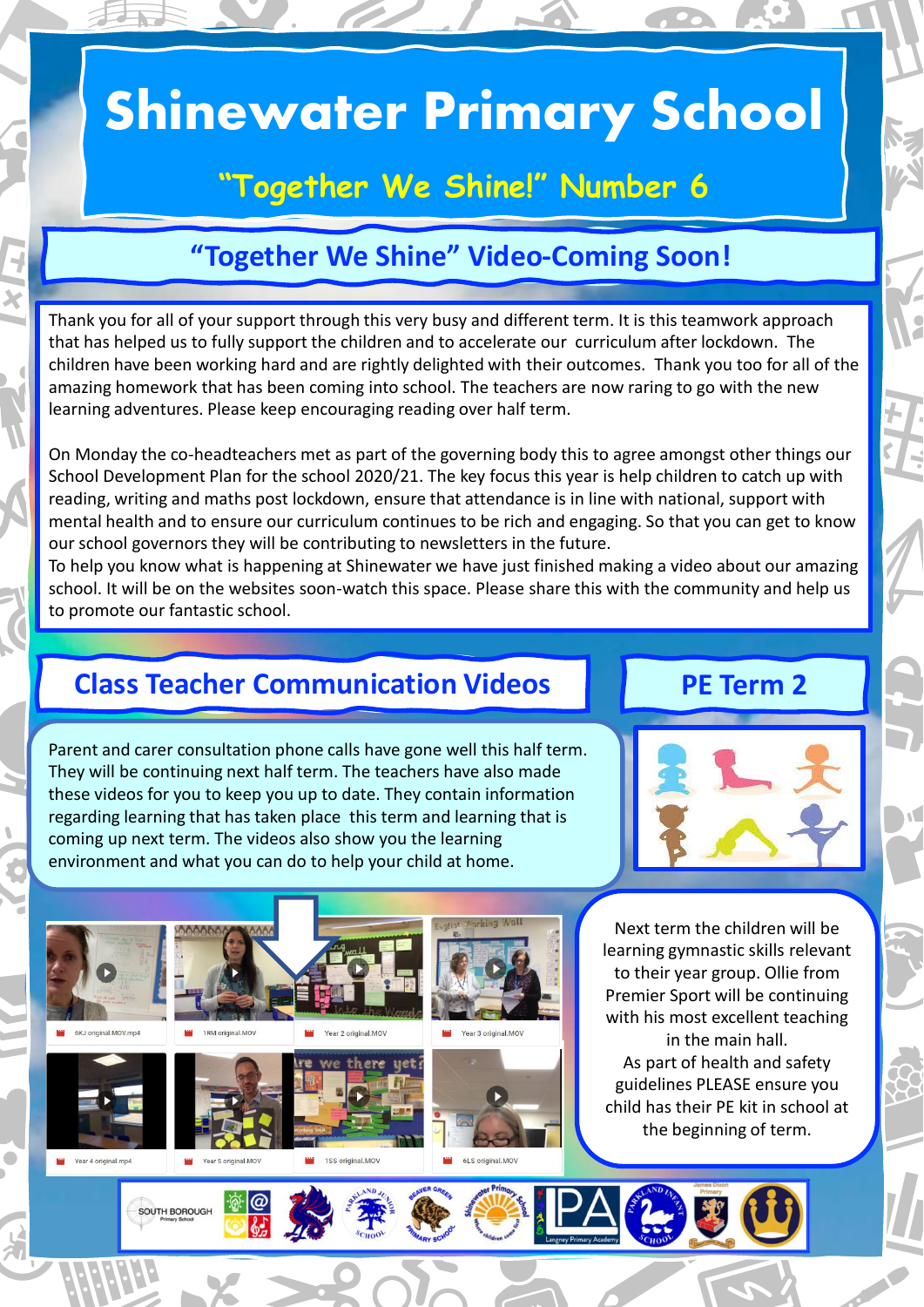## **School Meals Update**

# Hot /cold packed lunch.

This menu will be in place for the **first two weeks of Term 2** A clearer version will be uploaded to the school website.

| Œ.<br>Crudités<br>Carrots Ve<br>Week 1                                                                                                                                                                              | Flapjack V                                                     | đay<br>E crudités<br>Carrots Ve<br>Week 2                                                                                                                                                                                         | Flapjack V                                              |  |
|---------------------------------------------------------------------------------------------------------------------------------------------------------------------------------------------------------------------|----------------------------------------------------------------|-----------------------------------------------------------------------------------------------------------------------------------------------------------------------------------------------------------------------------------|---------------------------------------------------------|--|
| Main Meals<br>Fish Finger in a Bap<br>Vegetarian Finger in a Bap V                                                                                                                                                  | Fruit<br>Satsuma Ve<br><b>Traybake</b>                         | <b>Main Meals</b><br>Fish Finger in a Bap<br>Vegetarian Finger in a Bap V                                                                                                                                                         | Fruit<br>Satsuma Ve<br>Traubake                         |  |
| Selection of Fillings served in a Floured Bap<br>Ham, Tuna Mayonnaise, Cheese V, Egg Mayonnaise V<br>Jam Ve, Houmous with Roasted Vegetable Ve<br>& Cream Cheese with Cucumber V<br><b>Crudités</b><br>Cucumber Vo. | Fruit.<br>Apple Ve<br><b>Traybake</b><br>Vanilla Shortbread V  | Selection of Fillings served in a Floured Bap<br>Ham, Tuna Mayonnaise, Cheese V, Egg Mayonnaise V<br>Jam Ve, Houmous with Roasted Vegetable Ve<br>Thurd<br>& Cream Cheese with Cucumber V<br>Crudités<br>Cucumber Ve              | Fruit<br>Apple Ve<br>Traybake<br>Vanilla Shortbread V   |  |
| Main Meals<br>BBQ Chicken Wrap<br>Roasted Chickpea & Vegetable Wrap V<br><b>Crudités</b><br>Carrots Ve                                                                                                              | Fruit<br>Satsuma Ve<br>Traybake<br>Lemon Drizzle Cake V        | <b>Main Meah</b><br>Chicken Fajita Stuffed Pitta<br>₹<br>Wednesd<br>Roasted Vegetable & Houmous Stuffed Pitta V<br>Crudités<br>Carrots Ve                                                                                         | Fruit<br>Satsuma Ve<br>Traybake<br>Lemon Drizzle Cake V |  |
| Selection of Fillings served in a Floured Bap<br>Ham, Tuna Mayonnaise, Cheese V, Egg Mayonnaise V<br>Jam Ve, Houmous with Roasted Vegetable Ve<br>& Cream Cheese with Cucumber V<br>Crudités<br>Cucumber Vo         | Fruit<br>Apple Ve<br><b>Traybake</b><br>Chocolate Shortbread V | Selection of Fillings served in a Floured Bap<br>Ham, Tuna Mayonnaise, Cheese V, Egg Mayonnaise V<br>uetday<br>Jam Ve, Houmous with Roasted Vegetable Ve<br>& Cream Cheese with Cucumber V<br>۴<br><b>Crudités</b><br>Cucumber Ve | Fruit<br>Apple Ve<br>Traubake<br>Chocolate Shortbread V |  |
| Main Meals<br>Chicken Sausage in a Roll<br>ર્ક્<br>Vegetarian Sausage in a Roll V<br>횾<br>Crudités<br>Carrots Ve                                                                                                    | Fruit<br>Satsuma Ve<br><b>Traybake</b><br>Maryland Cookie V    | <b>Main Meals</b><br>Beef Burger in a Bap<br>Ulomdan<br>Vegetarian Burger in a Bap V<br>Crudités<br>Carrots Ve                                                                                                                    | Fruit<br>Satsuma Vo<br>Traybake<br>Maryland Cookie V    |  |

# **Hot Meals.**

Good news-hot meals will be in place **from WEEK 3** A full menu will be uploaded to the school website as soon as it becomes available.

Except for EYFS children will be eating in their class bubbles and the food will be delivered to them in special food boxes.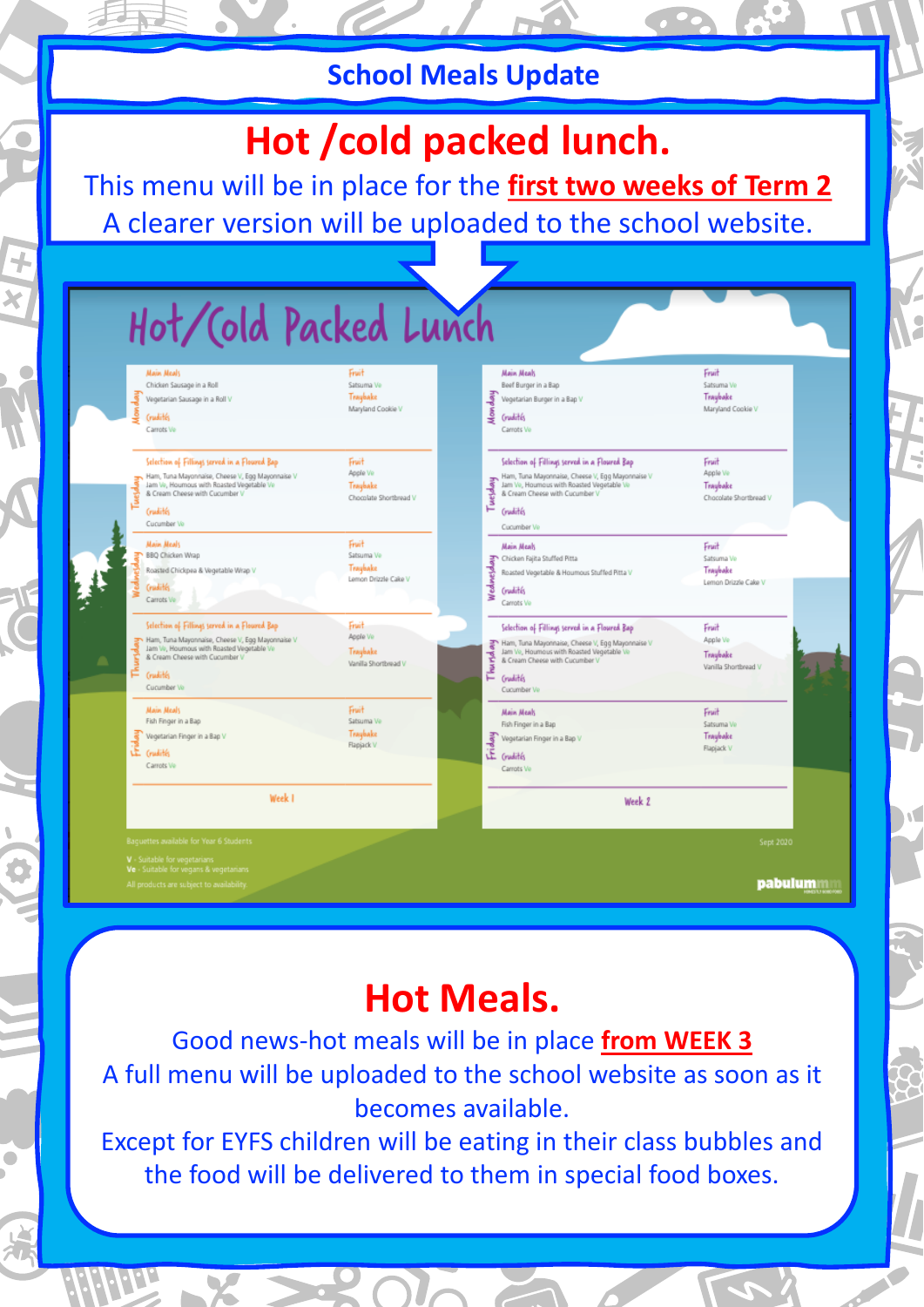# **The Shinewater and North Langney Partnership**



Week 8 **https://www.facebook.com/groups/152041652881256/?ref=share**

### Our vision:

"Our Partnership exists to enable individuals and groups to work in collaboration to improve the opportunities and resources for the Shinewater/North Langney community. We strive to tackle existing inequalities and to encourage healthy, active and fulfilling lives and to promote positive messages for the area."



### Dear parent(s)/ guardians,

The Shinewater and North Langney Partnership was formed to improve the links between all those groups who make up the local community so that information is shared and ultimately local people are more easily able to access help and to contribute ideas on improvements for the area. Currently the main organisations cover local schools, health provision, community and sports organisations, police and community safety, Council, youth, local churches and voluntary groups.

Shinewater Primary School has been an important part of the Partnership group and we would like to build on this and involve parents and families in sharing ideas, great or small, to be able to develop the way the community helps and supports everyone in an inclusive way.

The partnership includes community police officers and is promoting the importance of community safety and dealing with anti-social behaviour. Gary Crowhurst, YMCA Youth Officer for Eastbourne leads on plans to develop youth provision for the area. The Lighthouse Medical Centre, Healthwatch and HoldingSpaces Mental Health charity are all represented. For mental health help and advice contact: [Hansa@holdingspace.org.uk;](mailto:Hansa@holdingspace.org.uk)

Eastbourne Voluntary Association (3VA) which links into many local charities and helplines is represented by Nic Bryson. 3VA have accessed funding from the Co-op project to fund activities for the area. We would welcome your ideas for local projects, for example more of The Forest School activity. The Partnership is developing an Oasis Project for a multi-use building in Shinewater Park to enable more groups such as schools to make greater use of the park. We would welcome your ideas.

The Partnership promotes digital inclusion and has been working with a local charity to help families who do not have computers and internet access. We would like to develop support for those elderly and families who currently may be excluded from the on-line engagement. This is particularly important during restrictions during higher levels of lockdown.

The Partnership is linked to Eastbourne ECO Carbon Neutral 2030 and supports local initiatives such as Plastic Eastbourne activities. We welcome your ideas. We have representation from Eastbourne Homes and are looking at a possible food growing local project.

We want to develop the way information about local events and projects are accessed. We have set up a Shinewater and North Langney Events page on Facebook and would like parents to indicate if they are happy to join the site. We would welcome more involvement from local residents. If you have ideas for improvement on any aspect of the area, or are interested in joining the Partnership group please get in touch.

[councillor.shuttleworth@eastbourne.gov.uk](mailto:councillor.shuttleworth@eastbourne.gov.uk)

Best wishes Cllr Alan Shuttleworth Chair. Shinewater and North Langney Partnership

**Shinewater Primary School is an active partner of this group. Please join the Facebook page for local information. This will also include our promotional video when it is complete. Cllr Shuttleworth is a big supporter of our school.**